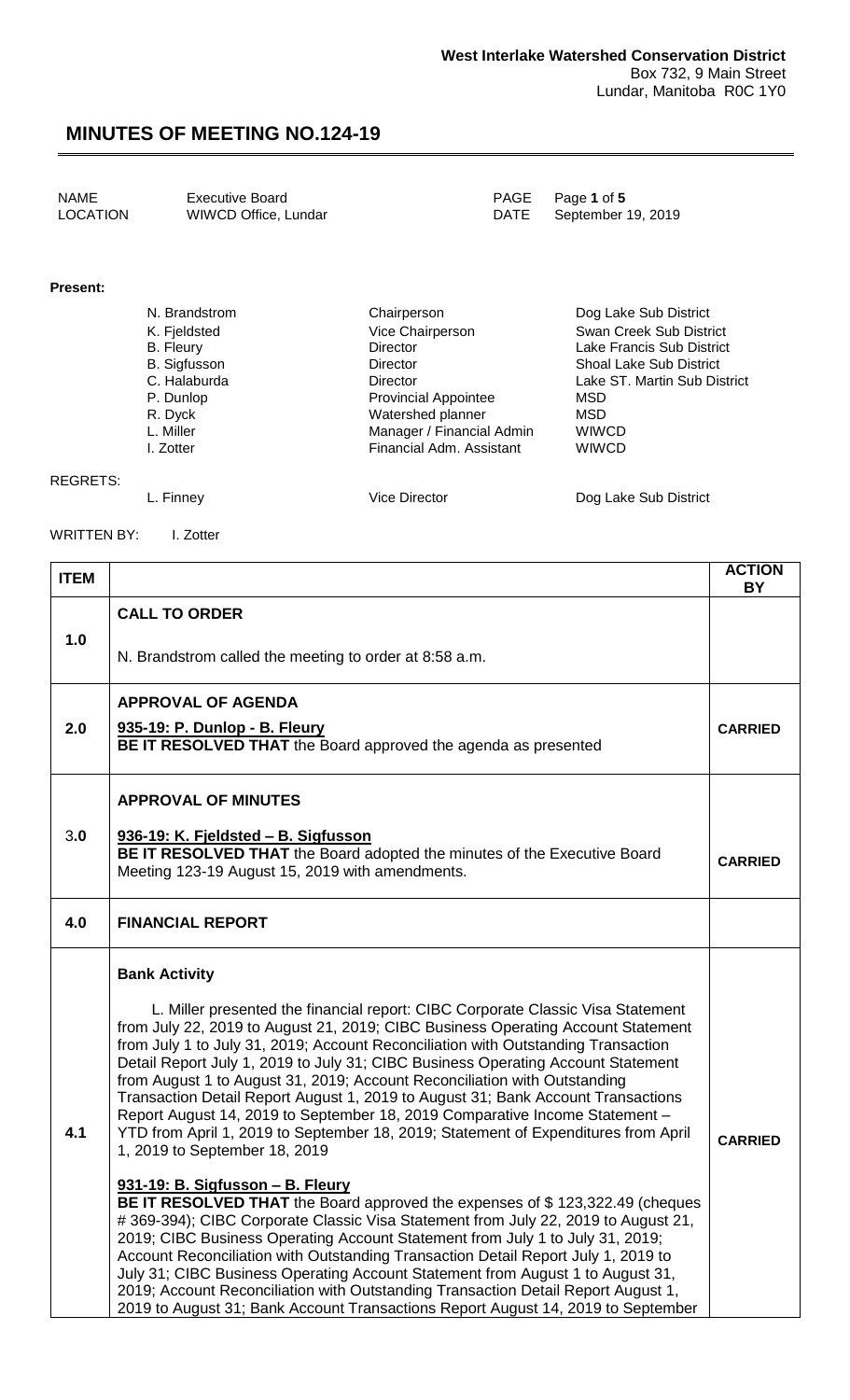| <b>NAME</b><br>LOCATION | Page 2 of 5<br><b>Executive Board</b><br>PAGE<br>WIWCD Office, Lundar<br>DATE<br>September 19, 2019                                                                                                                                                                                                                                                                                                                                                                                                                                                    |                |
|-------------------------|--------------------------------------------------------------------------------------------------------------------------------------------------------------------------------------------------------------------------------------------------------------------------------------------------------------------------------------------------------------------------------------------------------------------------------------------------------------------------------------------------------------------------------------------------------|----------------|
|                         | 18, 2019 Comparative Income Statement - YTD from April 1, 2019 to September 18,<br>2019; Statement of Expenditures from April 1, 2019 to September 18, 2019                                                                                                                                                                                                                                                                                                                                                                                            |                |
| 5.0                     | <b>SUB DISTRICT RECOMMENDATIONS</b><br>Sub District Meetings scheduled as following:<br>Swan Creek Sub District - September 25, 2019 at 9:00 a.m. at the WIWCD Office in<br>Lundar; (an invitation to RM of Fisher Branch to attend the meeting sent; reply has not<br>been received yet)<br>Dog Lake And Lake St. Martin Sub District - October 11, 2019 at 7:00 p.m. at the<br>RM of West Interlake Office in Ashern;<br>Lake Francis and Shoal Lake Sub District – October 17, 2019 at 7:00 p.m. at the RM<br>of St. Laurent Office in St. Laurent. |                |
| 6.0                     | <b>OLD BUSINESS</b>                                                                                                                                                                                                                                                                                                                                                                                                                                                                                                                                    |                |
| 6.1                     | <b>Integrated Watershed Management plan (IWMP)</b><br>"Thank you" Letters, to all participants in the IWMP development, were signed by J.<br>Cruise and mailed.                                                                                                                                                                                                                                                                                                                                                                                        |                |
| 6.2                     | <b>Winter Watering System Applications</b><br>The Board presented with multiple brochures provided by R. Bernard, representative of<br>Kelln Solar. Each member of the Board will review the brochures, and will discuss<br>requirements for the approval of Winter Off Site Watering System Projects and the<br>Application Form at the next executive meeting.                                                                                                                                                                                       |                |
| 6.3                     | <b>Hatchery Drain</b><br>Due to difficulties obtaining additional licences for the installation of spawning shoals at<br>Swan Creek Drain, the project is on hold.                                                                                                                                                                                                                                                                                                                                                                                     |                |
| 6.4                     | <b>Policy</b><br>The Board presented with the WIWCD Manual Policy, Sections 3.1, 3.2 and 3.3 The<br>Board discussed sections above and made suggestions. Policy to be presented for<br>approval at the next Executive Meeting.<br>937-19: P. Dunlop - K. Fjeldsted<br>BE IT RESOLVED THAT the Board adopted the WIWCD Manual Policy, Sections 2.15<br>$-2.20$                                                                                                                                                                                          | <b>CARRIED</b> |
| 6.5                     | <b>Bank</b><br>Transition to the Noventis Credit Union branch in Lundar is in the progress. Information<br>pertaining to Noventis Credit Union Credit cards presented to the Board. Staff to collect<br>more information, make a comparison chart with existing CIBC Credit Card and to<br>present it to the Board at the next executive meeting.                                                                                                                                                                                                      |                |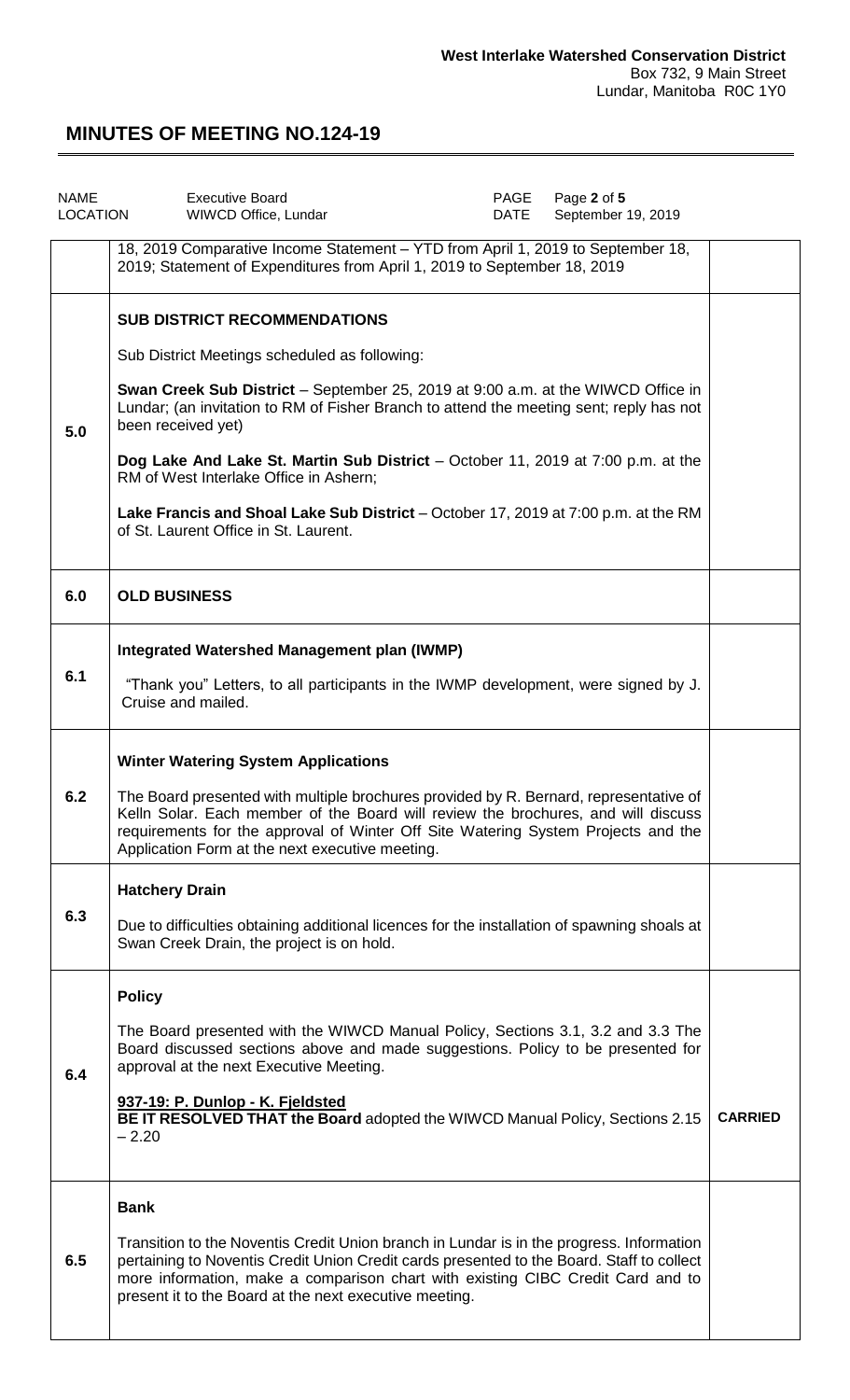| <b>NAME</b><br><b>LOCATION</b> | <b>Executive Board</b><br>WIWCD Office, Lundar                                                                                                                                                                                                                                                                                                                                                                                                                                                                                                                                                                                                | PAGE<br>DATE | Page 3 of 5<br>September 19, 2019 |  |
|--------------------------------|-----------------------------------------------------------------------------------------------------------------------------------------------------------------------------------------------------------------------------------------------------------------------------------------------------------------------------------------------------------------------------------------------------------------------------------------------------------------------------------------------------------------------------------------------------------------------------------------------------------------------------------------------|--------------|-----------------------------------|--|
| 6.6                            | <b>Conservation Trust Fund</b><br>The Application Form for trees and seedlings order is available to the public as of<br>September 1, 2019. Approximately 100 applications received up to date.<br>The Board reviewed the proposal from web developer to develop an online applications.<br>After the discussion the Board decided that the cost to develop an application that can<br>be filled online is too high and at this moment is not feasible for the district.                                                                                                                                                                      |              |                                   |  |
| 6.7                            | <b>Ducks Unlimited</b><br>Updates are not available at this time. Tabled                                                                                                                                                                                                                                                                                                                                                                                                                                                                                                                                                                      |              |                                   |  |
| 6.8                            | <b>Cover Crops</b><br>Report with pictures from local producer, R. Jeremy, participant of the Pilot Project<br>Initiative, who is implementing cover crop practices on 10 acres of his land, presented<br>to the Board.<br>Due to the extreme drought, conditions for growing any type of crops are not favourable<br>this year. The Board decided to inspect some approved sites this afternoon.                                                                                                                                                                                                                                             |              |                                   |  |
| 6.9                            | Northwest Interlake Integrated Watershed Management Plan (IWMP)<br><b>Tabled</b>                                                                                                                                                                                                                                                                                                                                                                                                                                                                                                                                                              |              |                                   |  |
| 6.10                           | <b>Composters and Composting Workshop</b><br>Composting workshop took place on August $28th$ of 2019 at 6:30 p.m. in Lundar at the<br>Lundar Agri-Ed Center and was attended by 21 people. Positive feedback received from<br>the attendees, the workshop was valuable and informative for the public.                                                                                                                                                                                                                                                                                                                                        |              |                                   |  |
| 6.11                           | <b>School Programs</b><br>Oak Hammock Marsh Interpretive Centre will be contacting schools in district's area to<br>schedule an educational program "The Wetland Ecovan".                                                                                                                                                                                                                                                                                                                                                                                                                                                                     |              |                                   |  |
| 6.13                           | <b>HOP Foundation</b><br>The WIWCD submitted a request for donation to Harmonizing Our Planet (HOP)<br>Foundation. Request was granted and the WIWCD received a donation of \$3,000.00<br>to purchase a Hydrogeology Stream Table with cart from Boreal Science. Order has<br>been placed, shipment is not confirmed at this time.                                                                                                                                                                                                                                                                                                            |              |                                   |  |
| 6.14                           | <b>New Programming</b><br>An email to the member of the Legislative Assembly of our constituency with an inquiry<br>to delegate funds distribution to the WIWCD in order to assist farmers more effectively<br>has been sent.<br>The WIWCD received a reply from Deputy Minister Dori Gingera-Beauchemin, stating<br>that the Province of Manitoba is taking a multi-prong approach to help producers<br>managed feed shortage challenges. One of them is to provide water source<br>development funding (well drilling and dugout renovation). A new intake for the program<br>is anticipated in late 2019 for work to be completed in 2020. |              |                                   |  |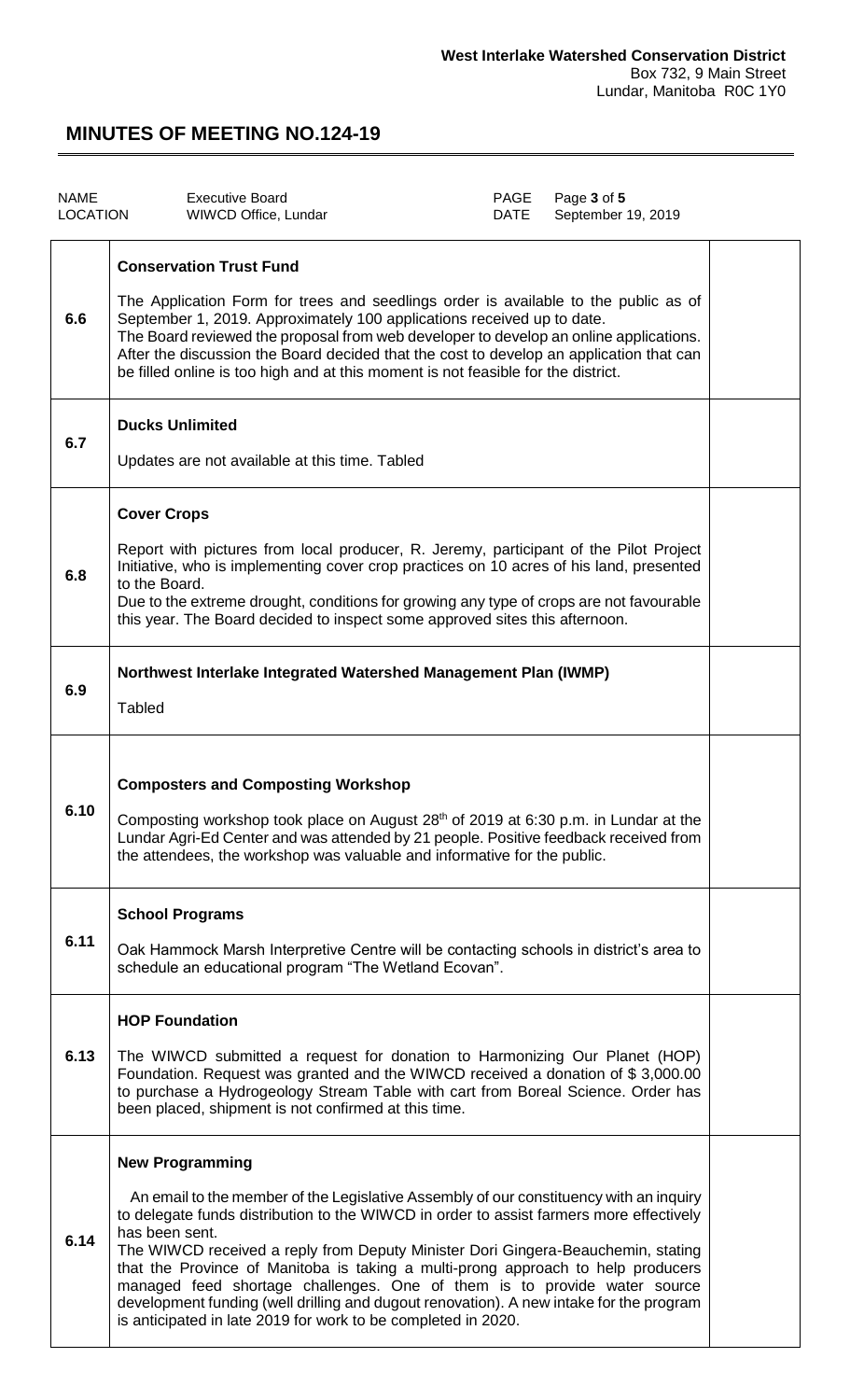| <b>NAME</b><br><b>LOCATION</b> | <b>Executive Board</b><br>PAGE<br>Page 4 of 5<br>September 19, 2019<br>WIWCD Office, Lundar<br><b>DATE</b>                                                                                                                                                                                                                                                                                                                                                                                                                                                                                                                                                                                                                                                                                                                                                                                                                                                                                                               |  |  |  |  |
|--------------------------------|--------------------------------------------------------------------------------------------------------------------------------------------------------------------------------------------------------------------------------------------------------------------------------------------------------------------------------------------------------------------------------------------------------------------------------------------------------------------------------------------------------------------------------------------------------------------------------------------------------------------------------------------------------------------------------------------------------------------------------------------------------------------------------------------------------------------------------------------------------------------------------------------------------------------------------------------------------------------------------------------------------------------------|--|--|--|--|
| 7.0                            | <b>NEW BUSINESS</b>                                                                                                                                                                                                                                                                                                                                                                                                                                                                                                                                                                                                                                                                                                                                                                                                                                                                                                                                                                                                      |  |  |  |  |
| 7.1                            | <b>Advertisement / Truck</b><br>The WIWCD Logo on each side of the truck in poor condition and peeling off. Board<br>provided with a quotes from G. Morden to replace the existing logo. Two options were<br>discussed: 10"X20" Magnet Logo and 10"X20" Vinyl application. After the discussion<br>the Board decided to proceed with Vinyl Logo on each door.                                                                                                                                                                                                                                                                                                                                                                                                                                                                                                                                                                                                                                                            |  |  |  |  |
| 8.0                            | <b>REPORTS</b>                                                                                                                                                                                                                                                                                                                                                                                                                                                                                                                                                                                                                                                                                                                                                                                                                                                                                                                                                                                                           |  |  |  |  |
| 8.1                            | Chairperson<br>Chairperson verbally updated the Board on his activities.<br>Made phone calls to MLA, attended meeting at the RM of St. Laurent.                                                                                                                                                                                                                                                                                                                                                                                                                                                                                                                                                                                                                                                                                                                                                                                                                                                                          |  |  |  |  |
| 8.2                            | <b>MCDA Rep Report</b><br>P. Dunlop, MCDA representative, updated the Board on the activities of the MCDA.<br>Report and MCDA Board Meeting Minutes are on file at the office.                                                                                                                                                                                                                                                                                                                                                                                                                                                                                                                                                                                                                                                                                                                                                                                                                                           |  |  |  |  |
| 8.3                            | <b>Manager Report</b><br>Manager verbally reported to the Board on her duties.<br>Attended:<br>Lake Manitoba Basin Planning Meeting at St. Rose on August 27th;<br>٠<br>Meeting with councillors at the RM of St. Laurent on September 4 <sup>th</sup> ;<br>Managers Meeting in Brandon on September 11-12;<br>$\bullet$                                                                                                                                                                                                                                                                                                                                                                                                                                                                                                                                                                                                                                                                                                 |  |  |  |  |
| 9.0                            | IN CAMERA DISCUSSION<br>N/A                                                                                                                                                                                                                                                                                                                                                                                                                                                                                                                                                                                                                                                                                                                                                                                                                                                                                                                                                                                              |  |  |  |  |
| 10.0                           | <b>CORRESPONDENCE</b><br>$\triangleright$ The information pertaining to Lake Manitoba Basin Planning Meeting;<br>$\triangleright$ Flyer with information on upcoming Environmental Farm Plan (EFP)<br>workshops;<br>$\triangleright$ Information pertaining to funding opportunities through Green Municipal<br>Fund;<br>The email from S. Goertzen encouraging district staff and reps to<br>➤<br>attend One Basin, One Governance event;<br>The email from S. Tozeland seeking advice and support in creating<br>➤<br>ecosystem on 13 acres of previously farmed land; Referred to<br>Manitoba Habitat Heritage Corporation and Ducks Unlimited;<br>Information pertaining Watershed Awards;<br>➤<br>$\triangleright$ The information pertaining to the 44 <sup>th</sup> Manitoba Watershed Conference<br>on December 2-4, 2019 at Canad Inns Polo Park;<br>The information pertaining to HydroGeoShpere Model Development for<br>➤<br>the Assiniboine River Basin; MFGA Aquanty Update for Conservation<br>Districts; |  |  |  |  |